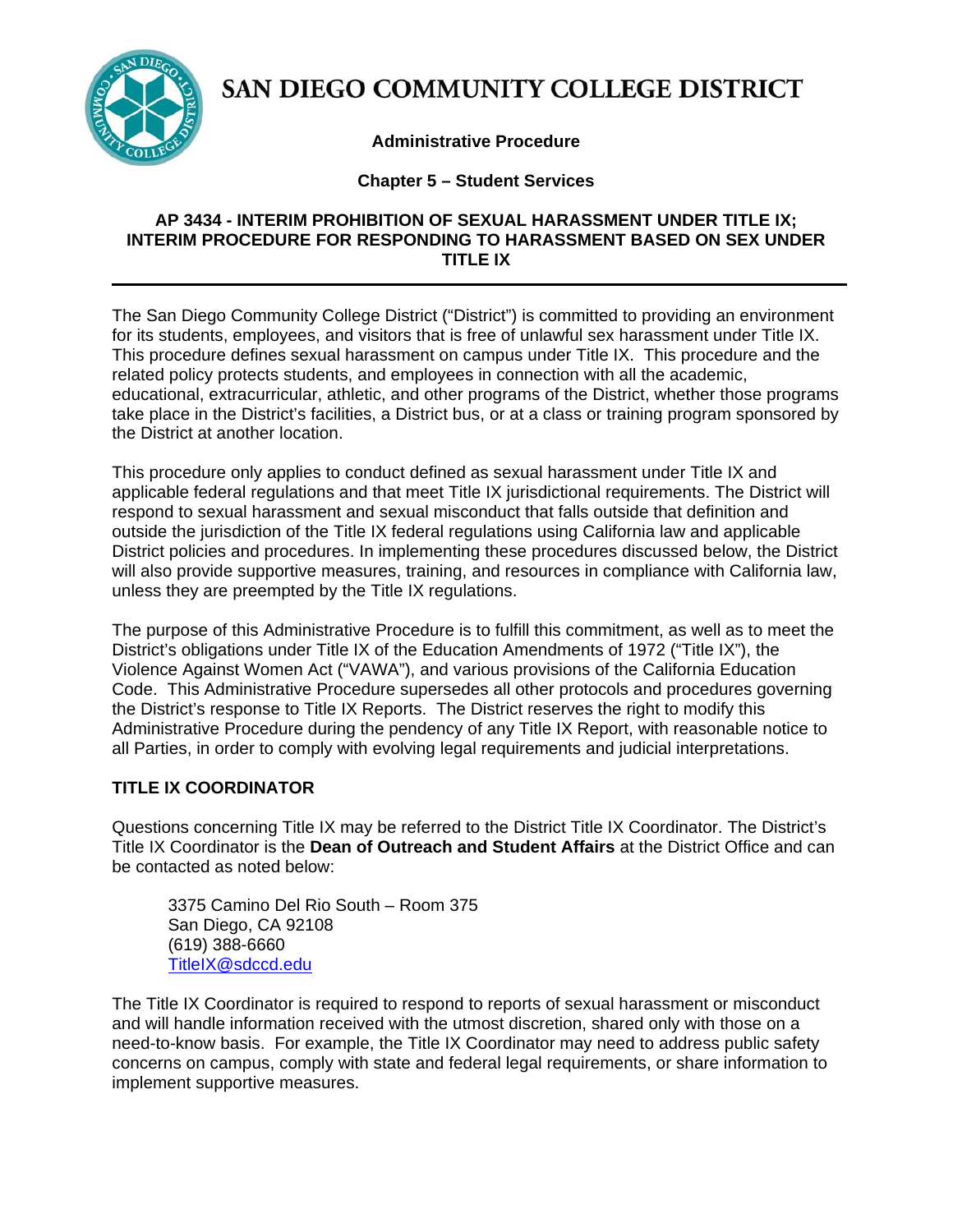A report of sexual harassment to the Title IX Coordinator does not necessarily lead to a full investigation, as discussed more fully below. However, the Title IX Coordinator will make an assessment to determine if there is a safety risk to the campus. If the Title IX Coordinator finds there is a continued risk, the Title IX Coordinator will file the formal complaint without the Complainant's consent or cooperation.

# **TITLE IX HARASSMENT COMPLAINTS, INVESTIGATIONS, AND HEARINGS**

Title IX sexual harassment Administrative Procedures and the related Board of Trustees Policy, BP 3100, *Student Rights, Responsibilities, Campus Safety and Administrative Due Process,*  protect students, employees, applicants for employment, and applicants for admission.

# **JURISDICTIONAL REQUIREMENTS – APPLICATION OF PROCEDURES**

These procedures apply if the conduct meets the following three jurisdictional requirements:

- 1. The conduct took place in the United States;
- 2. The conduct took place in a District "education program or activity." This includes locations, events, or circumstances over which the District exercised substantial control over both the Respondent and the context in which the harassment occurred, including on-campus and off-campus property and buildings the District owns or controls, or which student organizations officially recognized by the District own or control.
- 3. The conduct meets the definition of Title IX "sexual harassment."

## **Definitions**

The following definitions apply to this Administrative Procedure:

- 1. Advisor Throughout the grievance process, both the Complainant and Respondent have a right to an Advisor of their choice. If a Party does not have an Advisor at the time of the hearing, the District must provide the Party an Advisor of its choice, free of charge. The District may establish restrictions regarding the extent to which the Advisor may participate in the proceedings as long as the restrictions apply equally to both Parties.
- 2. Complainant An individual who alleges that they are the victim of conduct that could constitute sexual harassment.
- 3. Consent Affirmative, conscious, and voluntary agreement to engage in sexual activity. Both Parties must give affirmative consent to sexual activity. It is the responsibility of each person involved in the sexual activity to ensure that they have the affirmative consent of the other or others to engage in the sexual activity. Lack of protest, lack of resistance, or silence does not indicate consent. Affirmative consent must be ongoing throughout a sexual activity and one can revoke their consent at any time. The existence of a dating relationship between the persons involved, or the fact of past sexual relations between them is not an indicator of consent. The Respondent's belief that the Complainant consented will not provide a valid defense unless the belief was actual and reasonable, based on the facts and circumstances the Respondent knew, or reasonably should have known, at the time of the incident. A Respondent's belief is not a valid defense where:
	- a. The Respondent's belief arose from the Respondent's own intoxication or recklessness;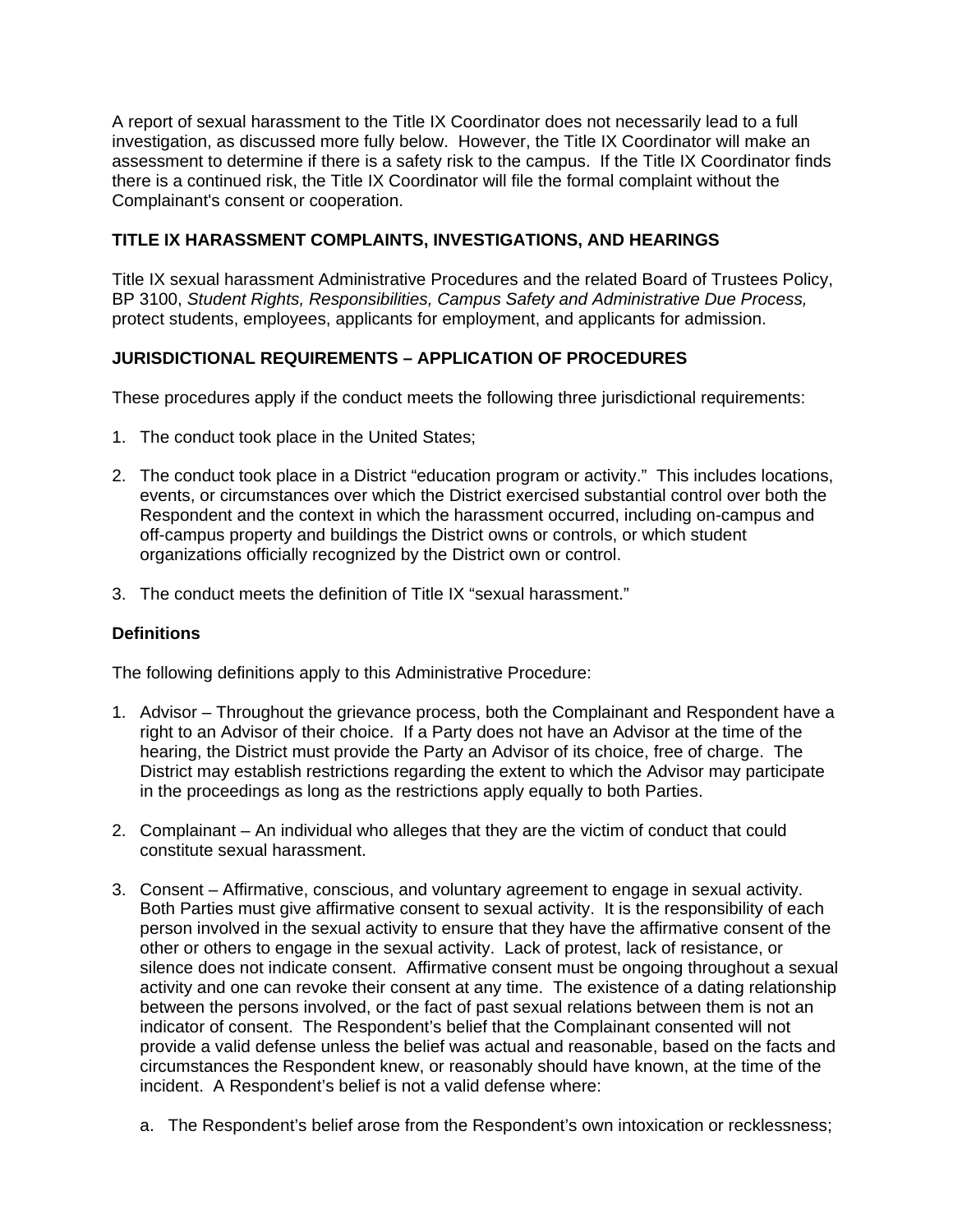- b. The Respondent did not take reasonable steps to ascertain whether the Complainant affirmatively consented; or
- c. The Respondent knew or a reasonable person should have known that the Complainant was unable to consent because the Complainant was incapacitated, in that the Complainant was:
	- 1) Asleep or unconscious;
	- 2) Unable to understand the fact, nature, or extent of the sexual activity due to the influence of drugs, alcohol, or medication; or
	- 3) Unable to communicate due to a mental or physical condition.
- 4. Decision-Maker The person or persons who will oversee live Title IX hearings and make the determination of responsibility. The District may have one Decision-Maker determine whether the Respondent is responsible, and another Decision-Maker determine the appropriate level of penalty for the conduct. The Decision-Maker cannot be the Title IX Coordinator or the investigator.
- 5. Formal Complaint Written complaint signed by the Complainant or Title IX Coordinator, alleging sexual harassment and requesting an investigation. If the Title IX Coordinator signs the formal complaint, they will not become a Party to the complainant.
- 6. Parties As used in this procedure, this means the Complainant and Respondent.
- 7. Respondent An individual reported to be the perpetrator of conduct that could constitute sexual harassment.
- 8. Sexual Harassment under Title IX For the purposes of Title IX and this procedure, conduct that satisfies one or more of the following:
	- a. A District employee conditions the provision of an aid, benefit, or service of the District on an individual's participation in unwelcome sexual conduct (*quid pro quo* harassment);
	- b. Unwelcome conduct determined by a reasonable person to be so severe, pervasive, and objectively offensive that it effectively denies a person equal access to the District's education program or activity; and/or
	- c. Sexual assault, including the following:
		- 1) Sex Offenses Any sexual act directed against another person, without the consent of the victim, including instances where the victim is incapable of giving consent.
		- 2) Rape (except Statutory Rape) The carnal knowledge of a person, without the consent of the victim, including instances where the victim is incapable of giving consent because of their age or because of their temporary or permanent mental or physical incapacity. There is carnal knowledge if there is the slightest penetration of the genital or anal opening of the body of another person.
		- 3) Sodomy Oral or anal sexual intercourse with another person, without the consent of the victim, including instances where the victim is incapable of giving consent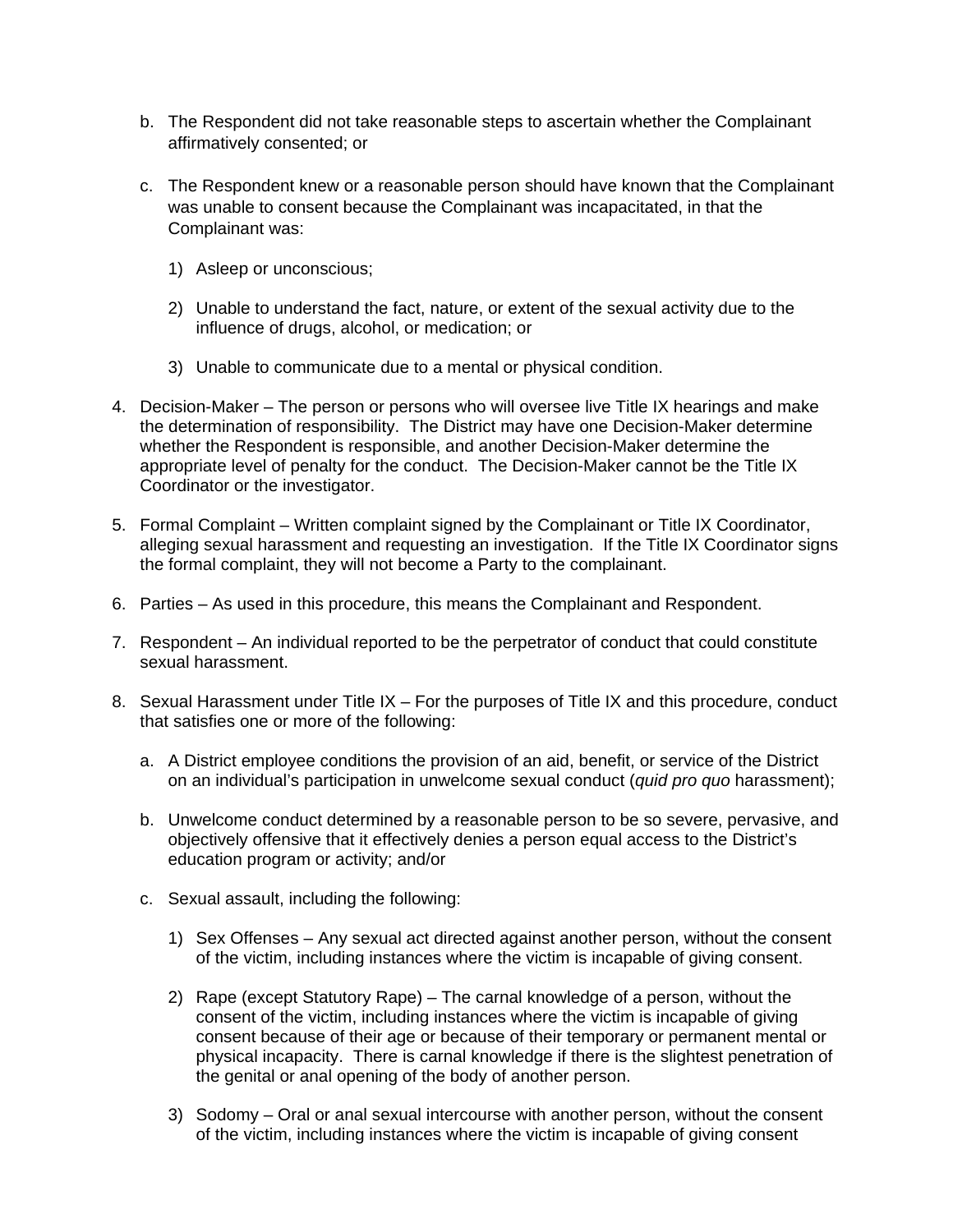because of their age or because of their temporary or permanent mental or physical incapacity.

- 4) Sexual Assault with an Object To use an object or instrument to unlawfully penetrate, however slightly, the genital or anal opening of the body of another person, without the consent of the victim, including instances where the victim is incapable of giving consent because of their age, or their temporary or permanent mental or physical incapacity. An "object" or "instrument" is anything the offender uses other than the offender's genitalia (e.g., a finger, bottle, handgun, stick.)
- 5) Fondling The touching of the private body parts of another person for the purpose of sexual gratification, without the consent of the victim, including instances where the victim is incapable of giving consent because of their age, or /their temporary or permanent mental or physical incapacity.
- 6) Sex Offenses, Non-Forcible Unlawful, Non-Forcible Sexual Intercourse:
	- a) Incest Non-Forcible sexual intercourse between persons who are related to each other within the degrees wherein marriage is prohibited by law.
	- b) Statutory Rape Non-Forcible sexual intercourse with a person who is under the statutory age of consent. There is no force or coercion used in Statutory Rape; the act is not an attack.
- 7) Dating violence Violence against a person who is or has been in a social relationship of a romantic or intimate nature with the victim. The existence of a relationship will be determined based on a consideration of the following factors: the length of the relationship, the type of relationship, and the frequency of interaction between the persons involved in the relationship.
- 8) Domestic Violence Violence committed:
	- c) By a current or former spouse or intimate partner of the victim;
	- d) By a person with whom the victim shares a child in common;
	- e) By a person who is cohabitating with, or has cohabitated with, the victim as a spouse or intimate partner;
	- f) By a person similarly situated to a spouse of the victim under the domestic or family violence laws of California; and/or
	- g) By any other person against an adult or youth victim protected from that person's acts under the domestic or family violence laws of California.
- 9) Stalking Engaging in a course of conduct directed at a specific person that would cause a reasonable person to fear for his/her/their safety or the safety of others or suffer substantial emotional distress.

#### **REPORTING OPTIONS**

Any individual may report sexual harassment to the District's Title IX Coordinator.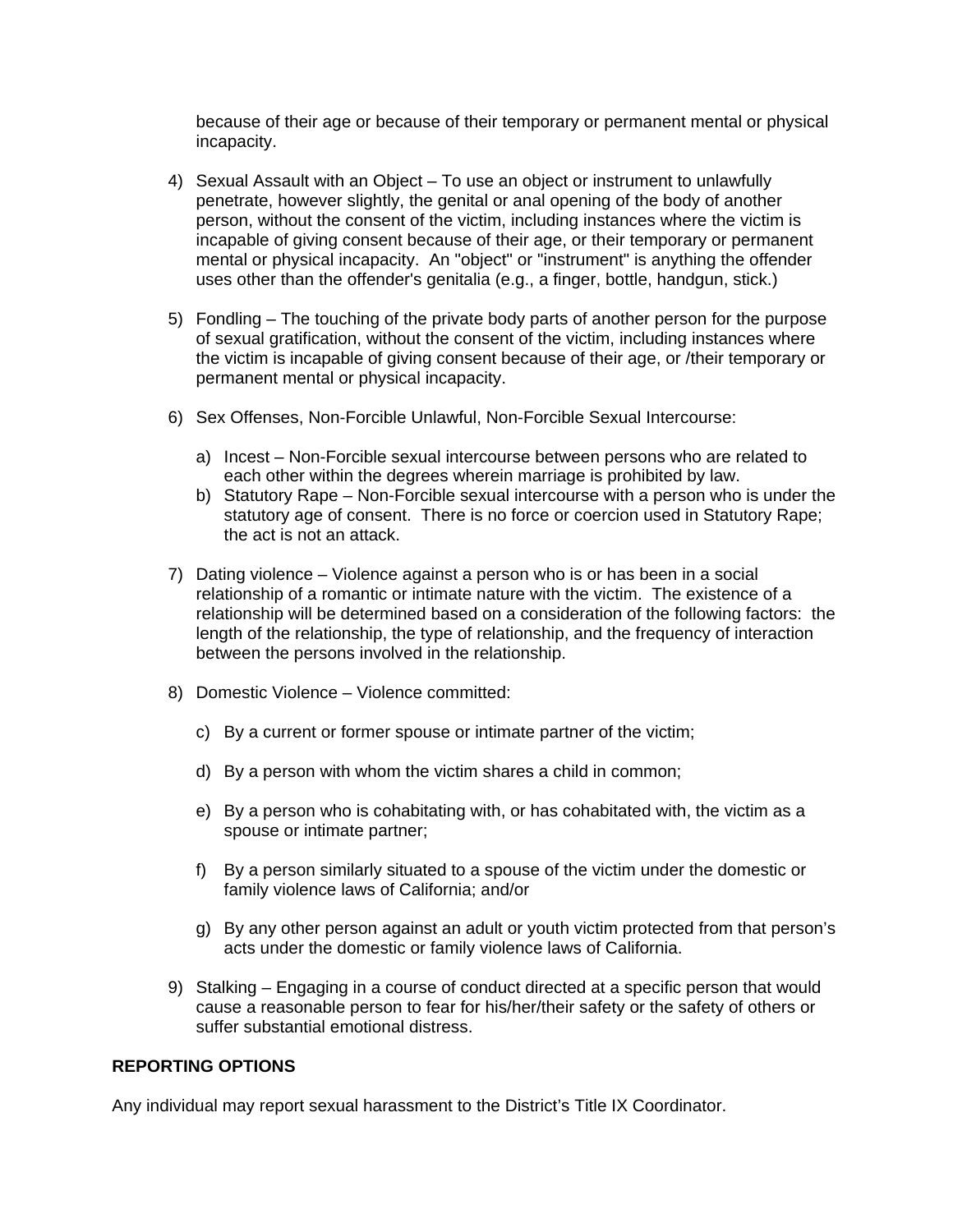The District strongly encourages prompt reporting of sexual harassment. Prompt reporting allows for the collection and preservation of evidence, including physical evidence, digital media, and witness statements. A delay may limit the District's ability to effectively investigate and respond.

Individuals have the opportunity to decide whether they want to pursue a formal Title IX complaint. Reporting sexual harassment to the Title IX Coordinator does not automatically initiate an investigation under this procedure. A report allows the District to provide a wide variety of support and resources to impacted individuals and to prevent the recurrence of the conduct. A Complainant or the Title IX Coordinator filing a formal complaint will initiate an investigation.

If there are parallel criminal and Title IX investigations, the District will cooperate with the external law enforcement agency and will coordinate to ensure that the Title IX process does not hinder legal processes or proceedings.

The District will document reports of sexual harassment in compliance with the Clery Act, a federal law requiring data collection of crime within the campus geography. Under the Clery Act, the District does not document personal information; the District reports the type of conduct, and the time, date and location of the alleged incident.

# **DISTRICT EMPLOYEES AND OFFICIALS WITH AUTHORITY**

District Officials with Authority are not confidential resources and are required to report allegations of sexual harassment to the Title IX Coordinator promptly. All other employees are encouraged to report allegations to the Title IX Coordinator but are not required to do so.

The District has designated the following employees as Officials with Authority:

Title IX Coordinator (District Office) President (each institution) Vice President, Student Services (each institution) Vice President, Instruction (each institution) Vice President, Administration (each institution) Dean of Student Affairs (each institution) DSPS Coordinator (each institution) 504 Officer (each institution) Site Compliance Officer (each institution) District Diversity Officer (District Office) Director, Legal Services and EEO (District Office)

Officials with Authority are required to report all relevant information they know about sexual harassment including the name of the Respondent, the Complainant, any other witnesses, and the date, time and location of the alleged incident.

#### **INTAKE AND PROCESSING OF REPORT**

#### **Receipt of Report**

After receiving a report of sexual harassment, the Title IX Officer will contact the Complainant and reporting party to explain rights under this policy and procedure and invite the Complainant to an in-person meeting. The Title IX Officer will discuss supportive measures with the Parties.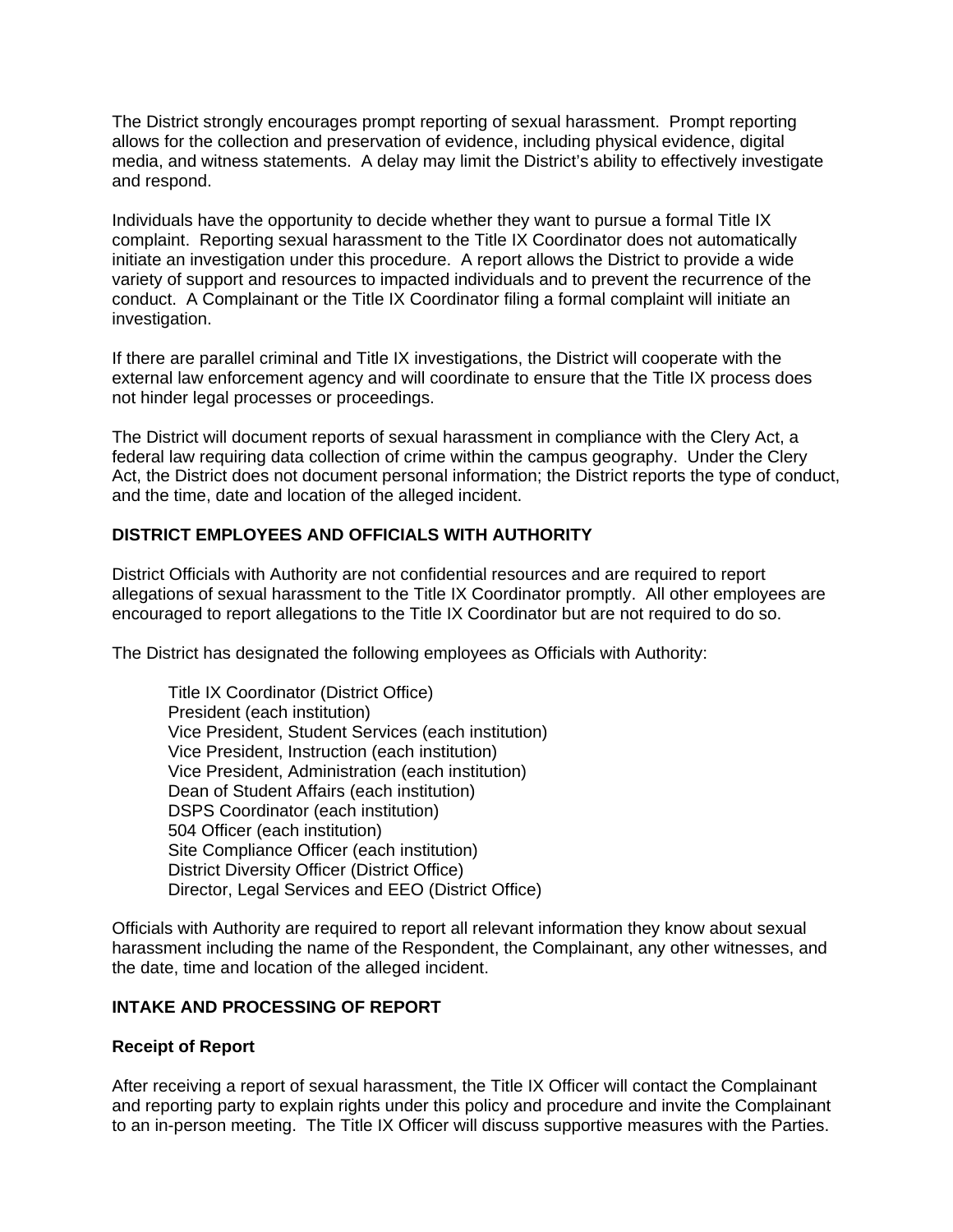# **Timeframe for Reporting**

To promote timely and effective review, the District strongly encourages individuals to report sexual harassment as soon possible because a delay in reporting may affect the ability to collect relevant evidence and may affect remedies the District can offer.

## **Supportive Measures**

Supportive measures are non-disciplinary, non-punitive individualized services offered free of charge to the Complainant or the Respondent regardless of whether a formal complaint has been filed. The District will provide the Complainant and Respondent with supportive measures as appropriate, and as reasonably available, to restore or preserve equal access to the District's education programs or activities. These measures are designed to protect the safety of all Parties, protect the District's educational environment, and deter sexual harassment. The District will provide supportive measures on a confidential basis and will only make disclosures on a need to know basis in order to enable the District to provide adequate services. Supportive measures may include counseling, extensions of deadlines, other course-related adjustments, modifications of work or class schedules, campus escort services, mutual restrictions on contact between the Parties, changes in work or housing locations, leaves of absence, increased security and monitoring of specified areas of the campus, and other similar measures.

## **Removal of Respondent Pending Final Determination**

Upon receiving a report regarding sexual harassment, the Title IX Coordinator will make an immediate assessment concerning the health and safety of the Complainant and campus community as a whole. The District has the right to order emergency removal of a Respondent, or if the Respondent is an employee, place the employee on administrative leave.

## **Emergency Removal**

The District may remove a non-employee Respondent from the District's education program or activity on an emergency basis after it conducts an individualized safety and risk analysis and determines that an immediate threat to the physical health or safety of any student or other individual arising from the allegations of sexual harassment justifies removal.

The District may not use emergency removal to address a Respondent's threat of obstructing the sexual harassment investigation or destroying relevant evidence. Emergency removal is only available to address health or safety risks against individuals arising out of sexual harassment allegations, not to address other forms of misconduct that a Respondent might commit pending the processing of a complaint.

The District's Vice Chancellor of Student Services or designee will conduct the individualized safety and risk analysis.

If the Vice Chancellor of Student Services determines emergency removal is appropriate, they or their designee will provide the person being removed from campus with a notice and opportunity to attend a meeting and challenge the basis of their removal. The Vice Chancellor of Student Services or designee will determine whether the emergency removal from campus order is warranted after considering information provided by the Respondent challenging the emergency removal.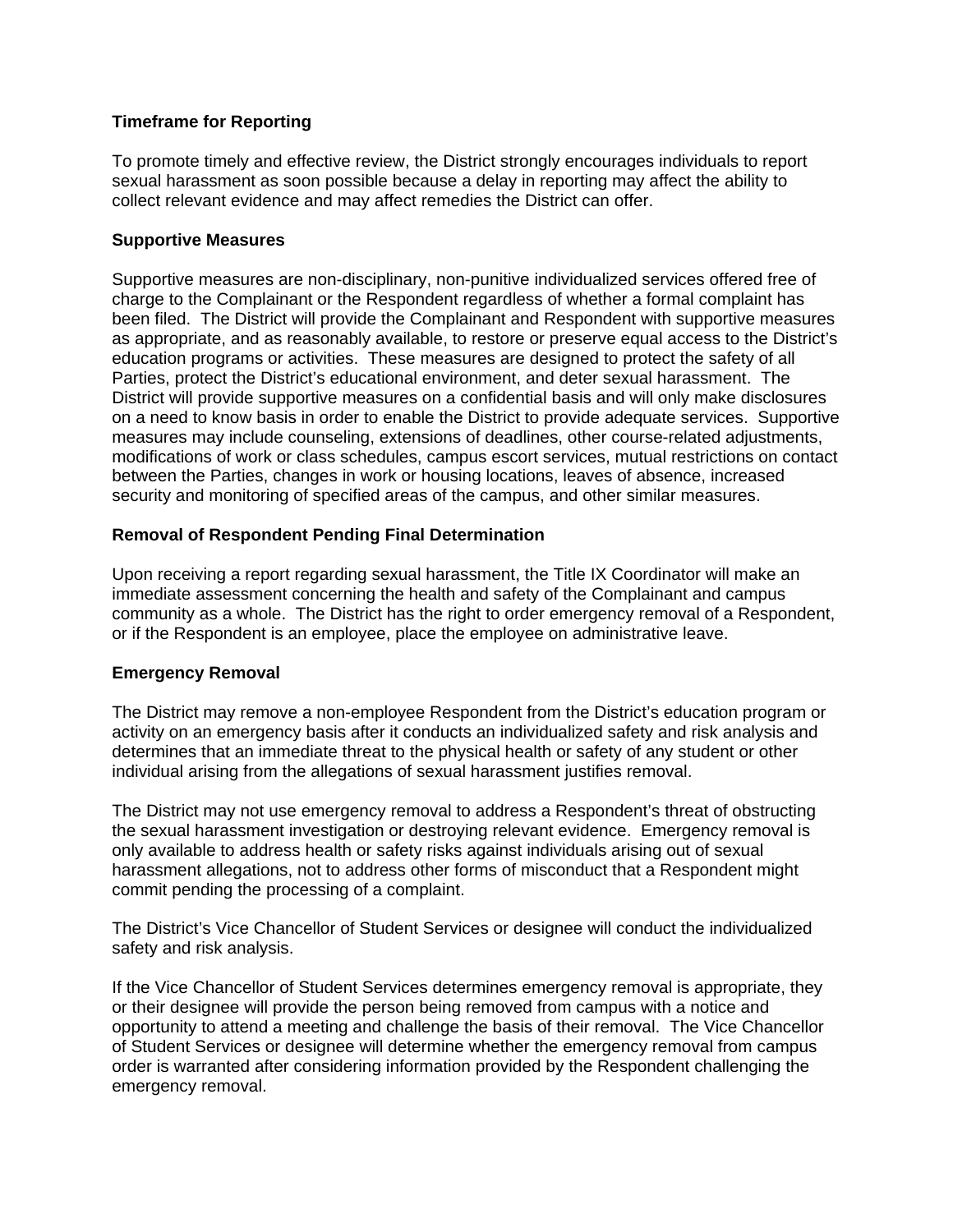### **Administrative Leave**

The District may place a non-student employee Respondent on administrative leave during the pendency of a grievance process described in the formal complaint process below. The District will follow any relevant policies, procedures, collective bargaining agreements, or state law in placing an employee on administrative leave.

## **FORMAL COMPLAINT GRIEVANCE PROCESS**

### **Notice to Parties**

Upon receipt of a formal complaint, the Title IX Coordinator will provide the following notice in writing, to the Parties:

- 1. Notice of the District's Title IX grievance process;
- 2. Notice of the allegations of alleged sexual harassment with sufficient details known at the time and with sufficient time to prepare a response before any initial interview;
- 3. Statement that the Respondent is presumed not responsible for the alleged conduct and that a determination regarding responsibility is made at the conclusion of the grievance process;
- 4. Notice that the Parties may have an Advisor of their choice, who may be, but is not required to be, an attorney;
- 5. Notice that the Parties may inspect and review any evidence obtained as part of the investigation that is directly related to the allegations raised in the formal complaint, including the evidence upon which the District does not intend to rely on in reaching a determination regarding responsibility, and inculpatory or exculpatory evidence whether obtained from a Party or other source; and
- 6. Inform the Parties of any provision in the District's code of conduct that prohibits knowingly making false statements or knowingly submitting false information during the grievance process.

In the course of an investigation, if the District decides to investigate allegations about the Complainant or Respondent that were not included in the initial notices as stated above, the Title IX Coordinator will provide notice in writing of the additional allegations to the Parties.

#### **Dismissal of Formal Complaint**

The District must investigate the allegations in a formal complaint. However, the District must dismiss the formal complaint and will not process the complaint under these procedures if any of the following three circumstances exist:

- 1. If the conduct alleged in the formal complaint would not constitute Title IX sexual harassment as defined in this procedure;
- 2. If the conduct alleged did not occur in a District educational program or activity; and/or
- 3. If the conduct alleged did not occur against a person in the United States.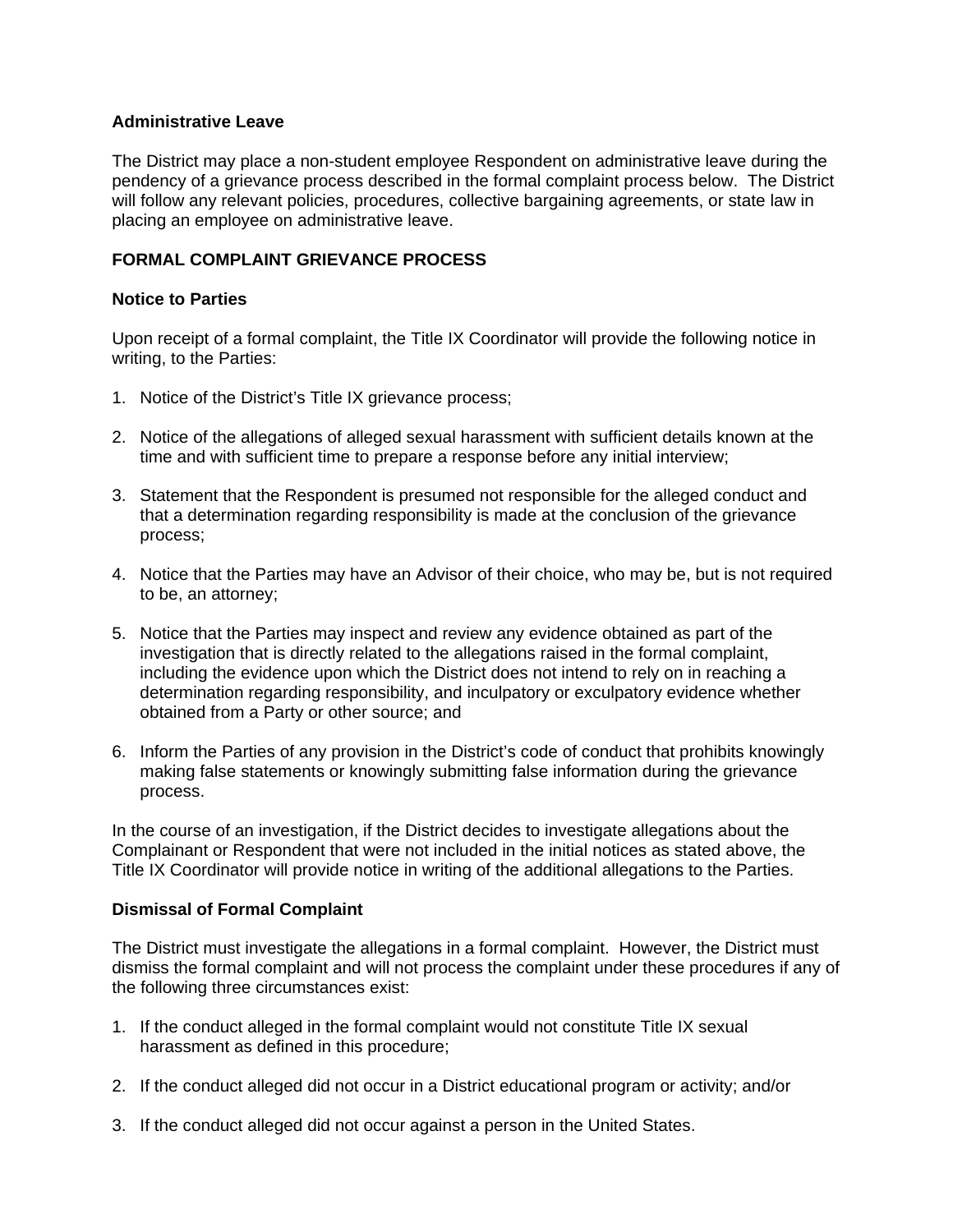The District has discretion to dismiss a formal complaint or any allegation under the following circumstances:

- 1. If at any time during the investigation or hearing the Complainant notifies the Title IX Coordinator in writing that the Complainant would like to withdraw the formal complaint or any allegations;
- 2. If the Respondent is no longer enrolled or employed by the District; and/or
- 3. If there are specific circumstances that prevent the District from gathering evidence sufficient to reach a determination regarding responsibility as to the formal complaint or allegations.

If the District dismissed the formal complaint or any allegations, the Title IX Coordinator shall simultaneously provide the Parties with written notice of the dismissal and reason. The District will also notify the Parties of their right to appeal.

The District may commence proceedings under other policies and procedures after dismissing a formal complaint.

### **Consolidation of Formal Complaints**

The District may, but is not require to, consolidate formal complaints as to allegations of sexual harassment against more than one Respondent, or by more than one Complainant against one or more Respondent, or by one Party against the other Party, where the allegations of sexual harassment arise out of the same facts or circumstances.

#### **Equitable Treatment of the Parties**

The District's determination of responsibility is a neutral, fact-finding process. The District will treat Complainants and Respondents equitably. The procedures will apply equally to both Parties. The District will not discipline a Respondent unless it determines the Respondent was responsible for sexual harassment at the conclusion of the grievance process.

#### **Statement of Presumption of Non-Responsibility**

The investigation is a neutral, fact-finding process. The District presumes all reports are in good faith. Further, the District presumes the Respondent is not responsible for the alleged conduct. The District makes its determination regarding responsibility at the conclusion of the grievance process.

#### **Bias or Conflict of Interest**

The District's Title IX Coordinator, investigator, Decision-Maker, or any persons designated by the District to facilitate an informal resolution process, will not have potential actual bias or conflict of interest in the investigatory, hearing, sanctioning, or appeal process, or bias for or against Complainants or Respondents generally. Actual bias is an articulated prejudice in favor of or against one Party or position; it is not generalized concern about the personal or professional backgrounds, positions, beliefs, or interests of the Decision-Maker in the process. The District will ensure that the Title IX Coordinator, investigator, Decision-Maker, and facilitator receive training on:

- 1. The definition of sexual harassment in this procedure;
- 2. The scope of the District's education program or activity;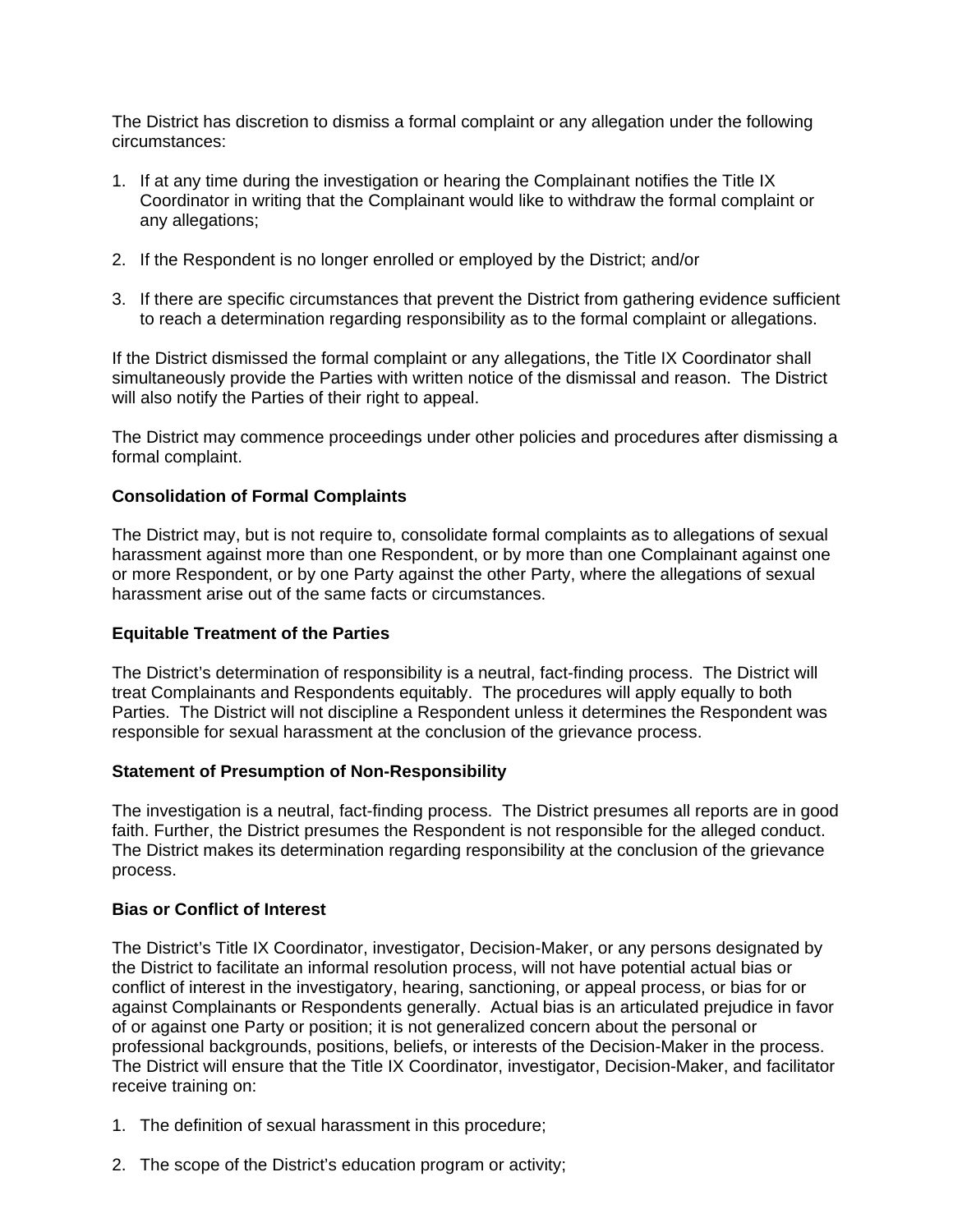- 3. How to conduct an investigation;
- 4. The grievance process including conducting hearings, appeals, and informal resolution processes; and
- 5. How to serve impartially, including avoiding: prejudgment of the facts at issue; conflicts of interest; and bias.

## **Timeline for Completion**

The District will undertake its grievance process promptly and as swiftly as possible. The District will complete the investigation and its determination regarding responsibility or the informal resolution process within 200 days calendar days.

When appropriate, the Title IX Coordinator may determine that good cause exists to extend the 200 calendar day period to conduct a fair and complete investigation, to accommodate an investigation by law enforcement, to accommodate the unavailability of witnesses or delays by the Parties, to account for District breaks or vacations, or due to the complexity of the investigation. The District will provide notice of this extension to the Complainant and Respondent in writing and include the reason for the delay and anticipated timing of completion.

A Party may request an extension from the Title IX Coordinator in writing by explaining the reason for the delay and the length of the continuance requested. The Title IX Coordinator will notify the Parties and document the grant or denial of a request for extension or delay as part of the case recordkeeping.

#### **Role of Advisor**

The role of the Advisor is to provide support and assistance in understanding and navigating the investigation process.

The Advisor may not testify in or obstruct an interview or disrupt the process. The Title IX Coordinator has the right to determine what constitutes appropriate behavior of an Advisor and take reasonable steps to ensure compliance with this procedure.

A Party does not have a right to self-representation at the hearing; an Advisor must conduct any cross-examination. The District must provide an Advisor of its choice, free of charge to any Party without an Advisor in order to conduct cross-examination. If an Advisor fails to appear at the hearing, the District will provide an Advisor to appear on behalf of the non-appearing Advisor. To limit the number of individuals with confidential information about the issues, each Party may identify one Advisor.

#### **Confidentiality Agreements**

To protect the privacy of those involved, the Parties and Advisors are required to sign a confidentiality agreement prior to attending an interview or otherwise participating in the District's grievance process. The confidentiality agreement restricts dissemination of any of the evidence subject to inspection and review or use of this evidence for any purpose unrelated to the Title IX grievance process. The confidentiality agreement will not restrict the ability of either Party to discuss the allegations under investigation.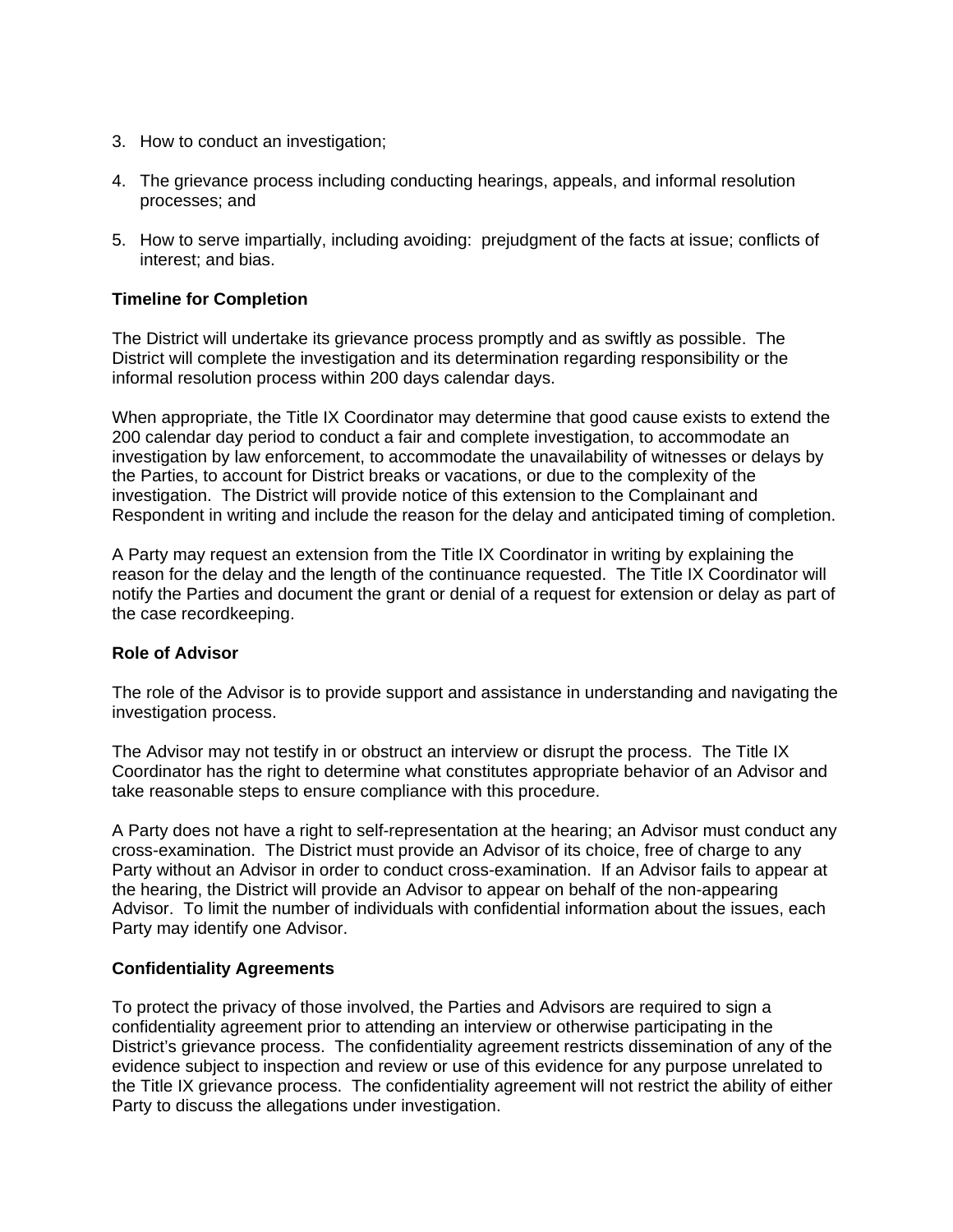## **Use of Privileged Information**

The District's formal complaint procedure does not require, allow, rely upon, or otherwise use questions or evidence that constitute, or seek disclosure of, information protected under a legally-recognized privilege (e.g., attorney-client privilege, doctor-patient privilege, spousal privilege, etc.), unless the person holding the privilege provides voluntary, written consent to waive such privilege.

#### **Investigations**

The Title IX Coordinator is responsible to oversee investigations to ensure timely resolution and compliance with Title IX and this procedure. Both Parties have the right to have an Advisor present at every meeting described in this section.

### **Trained investigators**

The District will investigate Title IX formal complaints fairly and objectively. Individuals serving as investigators under this procedure will have adequate training on what constitutes sexual harassment and how the District's grievance procedures operate. The District will also ensure that investigators receive training on issues of relevance to create an investigative report that fairly summarizes relevant evidence and complies with this procedure.

### **Gathering Evidence and Burden of Proof**

The District, not the Parties, has the responsibility to gather information and interview witnesses. When the investigator evaluates the evidence, they will do so using the preponderance of the evidence standard. After considering all the evidence gathered, the investigator will decide whether it is more likely than not that reported conduct occurred.

#### **Notice of Investigative Interview**

The District will provide written notice of the date, time, location, participant(s), and purpose of all investigative interviews to a Party whose participation is invited or expected, with sufficient time for the Party to prepare to participate.

#### **Evidence Review**

Both Parties have an equal opportunity to inspect and review any evidence obtained as part of the investigation that is directly related to the allegations raised in the formal complaint, including the evidence upon which the District does not intend to rely in reaching a determination regarding responsibility and inculpatory or exculpatory evidence whether obtained from a Party or other source.

Prior to the investigator preparing an investigative report, the District will send to each Party and the Party's Advisor, if any, the evidence subject to inspection and review in an electronic format or a hard copy. The Parties will have at least ten days to submit a written response. The investigator must consider this written response prior to completing the investigative report.

## **INVESTIGATIVE REPORT**

The results of the investigation of a formal complaint will be set forth in a written report that will include at least all of the following information:

1. A description of the circumstances giving rise to the formal complaint;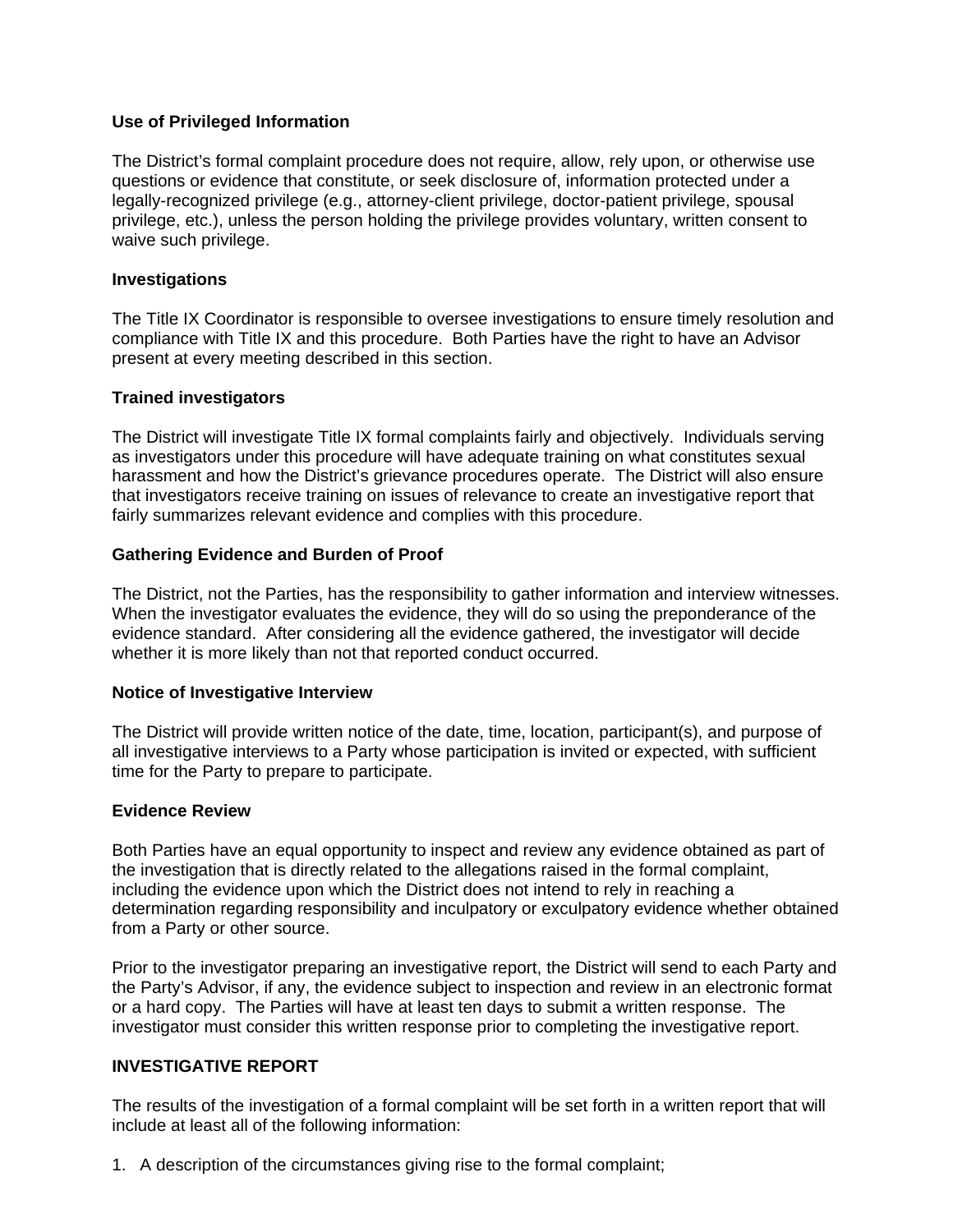- 2. A description of the procedural steps taken during the investigation, including all individuals contacted and interviewed;
- 3. A summary of the testimony of each witness the investigator interviewed;
- 4. An analysis of relevant evidence collected during the investigation, including a list of relevant documents;
- 5. A specific finding as to whether the allegations occurred using a preponderance of the evidence standard;
- 6. A table of contents if the report exceeds ten pages; and
- 7. Any other information deemed appropriate by the District.

The investigator will not make a determination regarding responsibility.

The investigator may redact information not directly related to the allegations or privileged information. However, the investigator will keep a log of information they do not produce to the Parties. The investigator will provide this log only to the Title IX Coordinator. The Title IX Coordinator will not disclose the log to the Parties but will maintain the log in the Title IX Coordinator's file, in the event it later becomes relevant.

At least ten days prior to a hearing or other time of determination regarding responsibility, the District will send the investigative report to each Party and their Advisors, if any, the investigative report in an electronic format or a hard copy for review and written response. The Parties will have at least ten days to submit a written response.

## **Hearing**

After completing an investigation and prior to completing a determination regarding responsibility, the District will hold a live hearing to provide the Complainant and Respondent an opportunity to respond to the evidence gathered before a Decision-Maker. Neither Party may choose to waive the right to a live hearing, but the Parties can choose whether to participate in the hearing or answer some or all cross-examination questions.

#### **Notice**

If the District proceeds to a hearing, the District will provide all Parties written notice of the date, time, location, participants, and purpose of the hearing with sufficient time for the Party to prepare to participate.

#### **Hearing Format**

The District may provide a live hearing with all Parties physically present in the same geographic location, or, at the District's discretion if either Party requests, the District may provide any or all Parties, witnesses, and other participants the ability to appear at the live hearing virtually, with technology enabling participants simultaneously to see and hear each other in real time.

The District will make the information reviewed during the Evidence Review available at the hearing for reference and consultation. The District will not restrict the ability of either Party to discuss the allegations under investigation or to gather and present relevant evidence.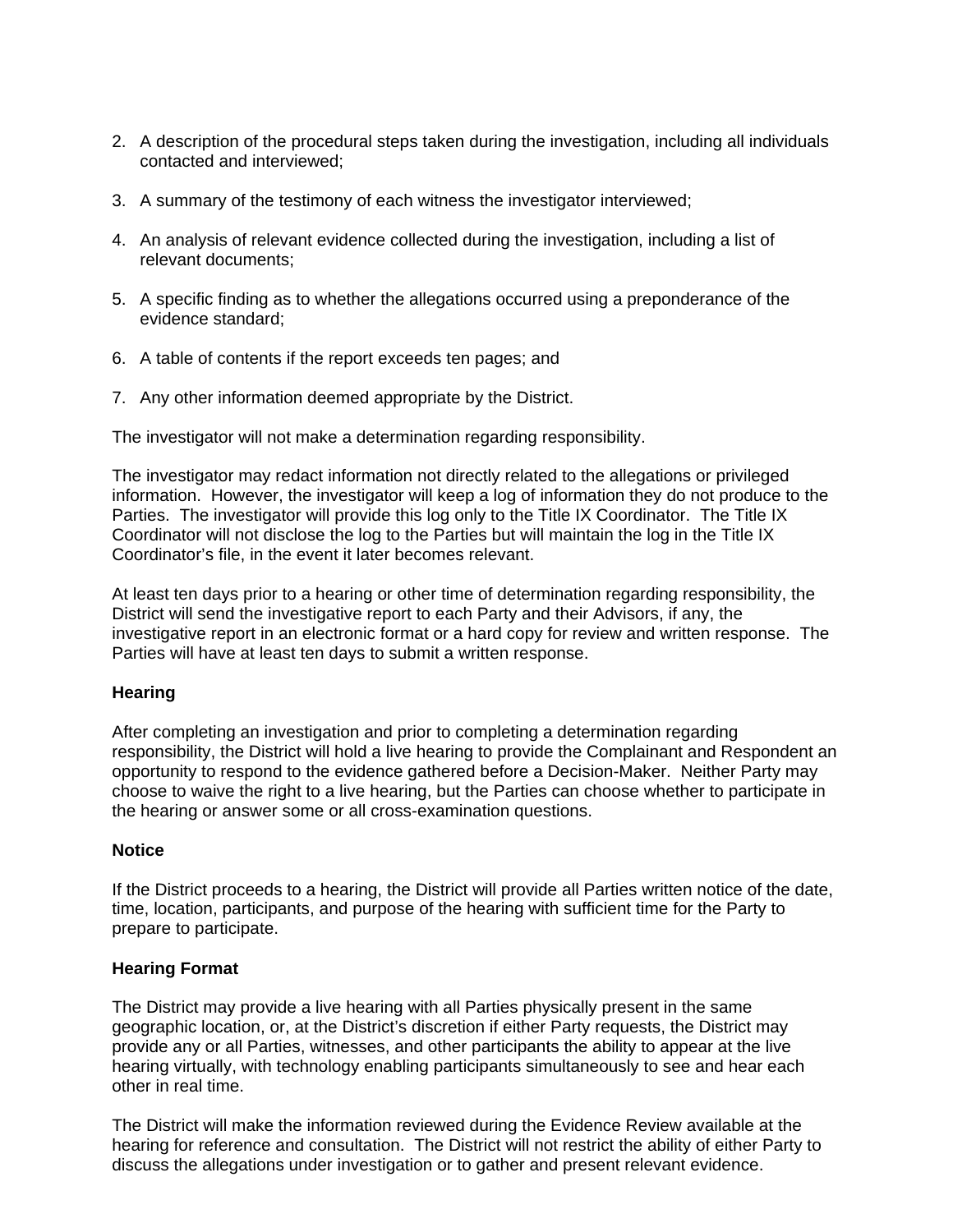The District will create an audio or audiovisual recording, or transcript, of any live hearing and make it available to the Parties for inspection and review.

#### **Decision-Maker**

The Decision-Maker will be free from conflict of interest or bias, including bias for or against Complainants or Respondents.

The Decision-Maker may ask the Parties and the witness(es) questions during the hearing. The Decision-Maker must objectively evaluate all relevant evidence both inculpatory and exculpatory and must independently reach a determination regarding responsibility without giving deference to the investigative report. The Decision-Maker must receive training on issues of relevance, how to apply the rape-shield protections for Complainants, and any technology to be used at the hearing.

### **Presenting Witnesses**

The District will provide the Complainant and Respondent an equal opportunity to present witness(es), including fact and expert witnesses, and other inculpatory and exculpatory evidence. Witnesses, like Parties, are not required to participate in the live hearing process.

Only relevant evidence will be admissible during the hearing. Relevant evidence means evidence, including evidence relevant to the credibility of a Party or witness, having any tendency in reason to prove or disprove any disputed fact material to the allegations under investigation.

## **Cross-Examination**

The District will permit each Party's Advisor to ask the other Party and any witness(es) all relevant questions and follow-up questions, including those questions challenging credibility. The Party's Advisor must conduct cross-examination directly, orally, and in real time. A Party may never personally conduct cross-examination.

Advisors may only ask relevant cross-examination and other questions of a Party or witness. Before a Complainant, Respondent, or witness answers a cross-examination or other question, the Decision-Maker must first determine whether the question is relevant and explain any decision to exclude a question as not relevant. The Decision-Maker need not provide a lengthy or complicated explanation in support of a relevance determination. If a Party or witness disagrees with a relevance determination, that individual has the choice of either (1) abiding by the Decision-Maker's determination and answering the question, or (2) refusing to answer the question.

If a Party or witness does not submit to cross-examination at the live hearing, the Decision-Maker will not rely on any statement of that Party or witness in reaching a determination regarding responsibility. A Party or witness may also decline to answer a question, and the Decision-Maker cannot rely on any statement on which that Party or witness has declined to answer cross-examination questions. A Decision-Maker cannot draw an inference about the determination regarding responsibility based solely on a Party's or witness's absence from the live hearing or refusal to answer cross-examination or other questions.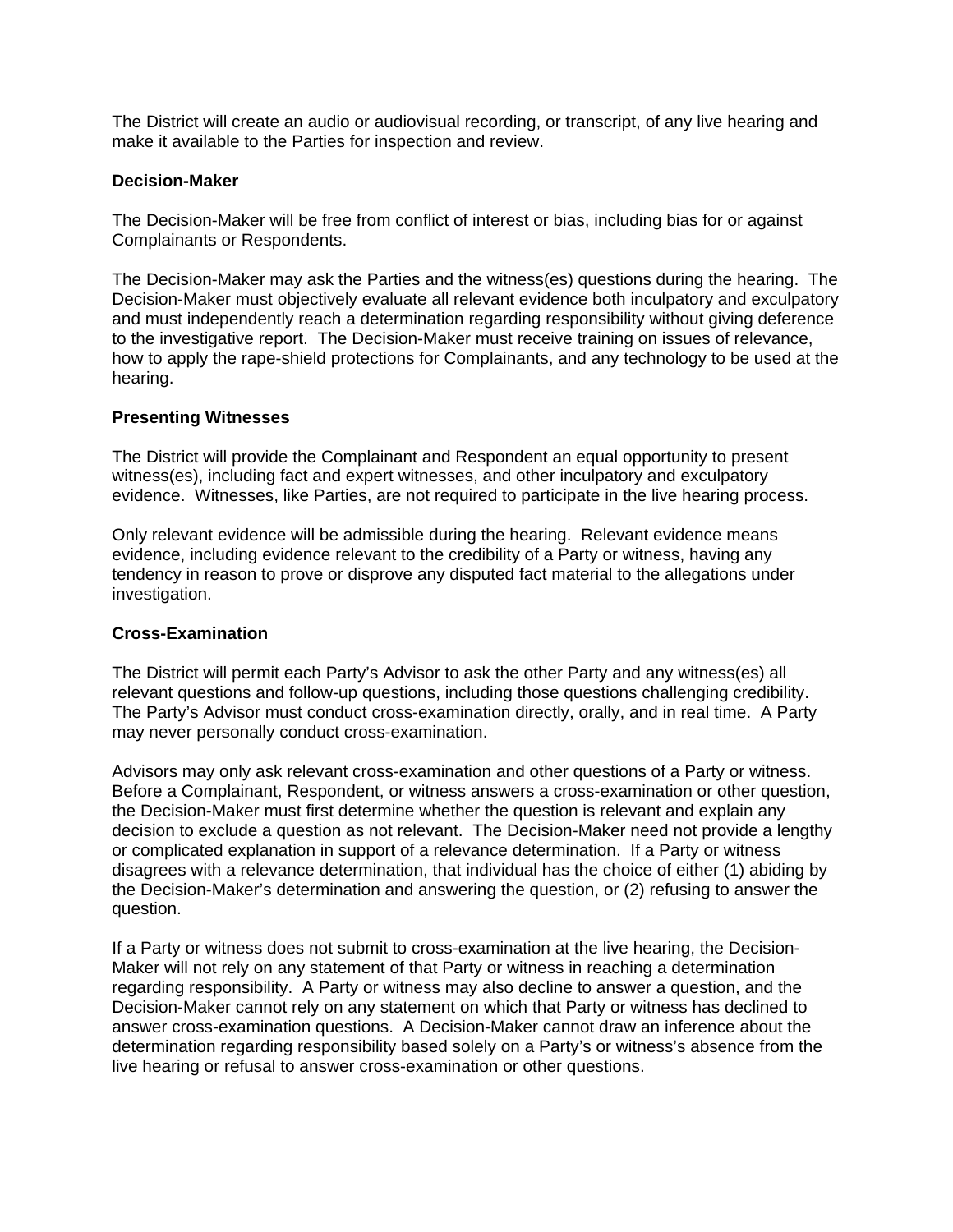## **Determinations of Responsibility**

When the Decision-Maker makes a determination of responsibility or non-responsibility, the Decision-Maker will issue a written determination regarding responsibility, no later than 20 business days after the date that the hearing ends.

When making a determination regarding responsibility, a Decision-Maker will objectively evaluate all relevant evidence, including both inculpatory and exculpatory evidence. A Decision-Maker may not make credibility determinations based on an individual's status as a Complainant, Respondent, or witness. In evaluating the evidence, the Decision-Maker will use the preponderance of the evidence standard. Thus, after considering all the evidence it has gathered, the District will decide whether it is more likely than not that sexual harassment occurred.

The written determination will include:

- 1. Identification of the allegations potentially constituting Title IX sexual harassment as defined in these procedures;
- 2. A description of the procedural steps taken from the receipt of the formal complaint through the determination, including who conducted the investigation and gave notifications to the Parties. The determination will also state when, where, and the date the investigator interviewed the Parties and witness(es), conducted site visits, the methods used to gather other evidence. The procedural section should also discuss the dates and how the Parties were provided the opportunity to review and inspect evidence and the date of any hearings held and who attended the hearing;
- 3. Findings of fact supporting the determination. In making these findings, the Decision-Maker will focus on analyzing the findings of fact that support the determination of responsibility or non-responsibility;
- 4. Conclusions regarding the application of the District's Code of Conduct to the facts;
- 5. A statement of, and rationale for, the result as to each allegation, including a determination regarding responsibility;
- 6. A statement of, and rationale for, any disciplinary sanctions the District imposes on the Respondent;
- 7. A statement of whether the District will provide the Complainant with remedies designed to restore or preserve equal access to the District's education program or activity;
- 8. The District need not disclose to the Respondent remedies that do not affect them as part of the written determination. The District can inform the Respondent that it will provide remedies to the Complainant. However, the District will inform the Complainant of the sanctions against the Respondent; and
- 9. The District's procedures and permissible bases for the Complainant and Respondent to appeal.

The District will provide the written determination to the Parties simultaneously. The determination regarding responsibility becomes final either on the date that the District provides the Parties with the written determination of the result of the appeal, if the Parties file an appeal, or if the Parties do not file an appeal, the date on which an appeal would no longer be timely.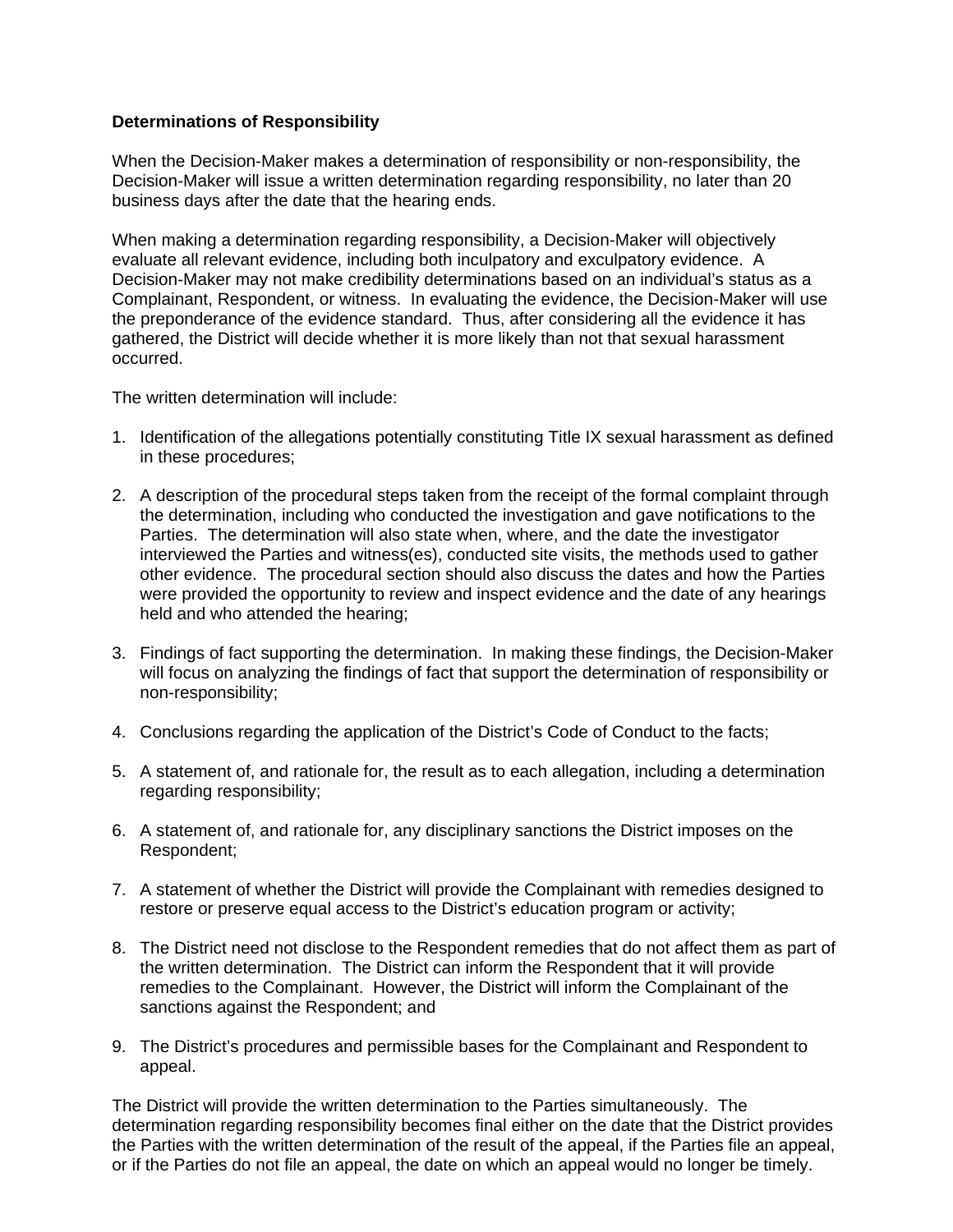# **DISCIPLINARY SANCTIONS AND REMEDIES**

The District must have completed the grievance procedures (investigation, hearing, and any appeal, if applicable) before the imposing disciplinary sanctions or any other actions that are not supportive measures against a Respondent. If the Decision-Maker determines the Respondent was responsible for conduct that constitutes sexual harassment, the District will take disciplinary action against the Respondent and any other remedial action it determines to be appropriate. The action will be prompt, effective, and commensurate with the severity of the offense.

Remedies for the Complainant might include, but are not limited to:

- 1. Providing an escort to ensure that the Complainant can move safely between classes and activities;
- 2. Ensuring that the Complainant and Respondent do not attend the same classes or work in the same work area;
- 3. Providing counseling services or a referral to counseling services;
- 4. Providing medical services or a referral to medical services;
- 5. Providing academic support services, such as tutoring;
- 6. Arranging for a Complainant, if a student, to re-take a course or withdraw from a class without penalty, including ensuring that any changes do not adversely affect the Complainant's academic record; and
- 7. Reviewing any disciplinary actions taken against the Complainant to see if there is a causal connection between the harassment and the misconduct that may have resulted in the Complainant's discipline.

Possible disciplinary sanctions for student Respondents include written or verbal reprimand, required training or counseling, non-academic probation, suspension, and expulsion. Possible disciplinary sanctions for employee Respondents include written or verbal reprimand, required training or counseling, reduction in pay, demotion, suspension, or discharge.

## **APPEAL OF DISMISSAL OF A FORMAL COMPLAINT OR OF THE DETERMINATION OF RESPONSIBILITY**

A Complainant or Respondent may appeal the District's determination regarding responsibility or the dismissal of a formal complaint or any allegations. A Complainant or Respondent must submit a written appeal within five business days from the date of the notice of determination regarding responsibility or from the date of the District's notice of dismissal of a formal complaint or any allegations.

## **Grounds for Appeal**

The Vice Chancellor of Student Services will serve as the Decision-Maker on Appeal. In filing an appeal of the District's determination regarding responsibility or the District's dismissal of a formal complaint, the Party must state the grounds for appeal and a statement of facts supporting those grounds. The grounds for appeal are as follows:

1. A procedural irregularity affected the outcome;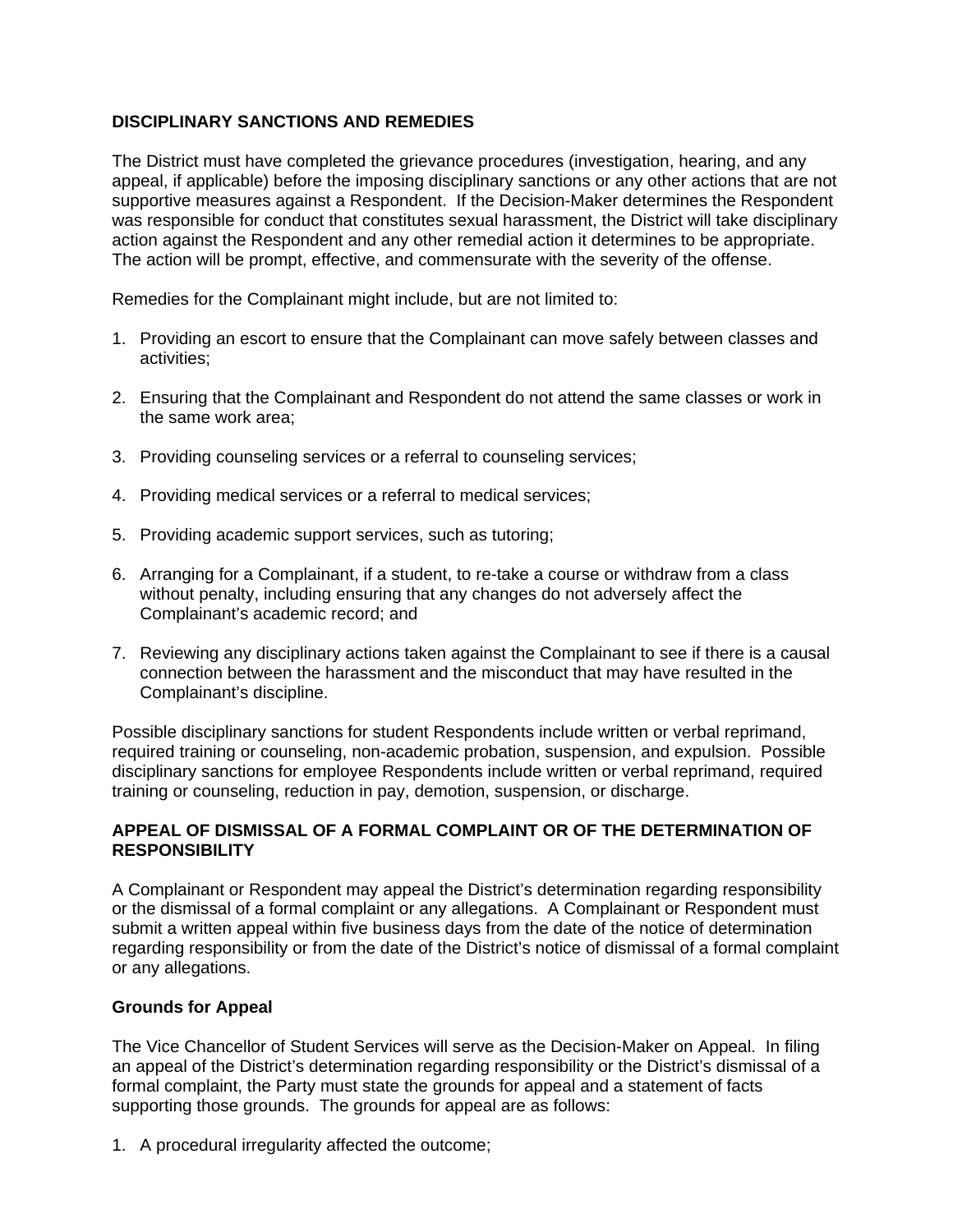- 2. New evidence was not reasonably available at the time the District's determination regarding responsibility or dismissal was made, and this new evidence could affect the outcome; and/or
- 3. The District's Title IX Coordinator, investigator, or Decision-Maker had a conflict of interest or bias for or against Complainants or Respondents generally or the individual Complainant or Respondent that affected the outcome.

## **Appeal Procedure**

If the Complainant or Respondent submit an appeal to the District, the District will:

- 1. Notify the other Party in writing within five business days of receiving a Party's appeal; and
- 2. Allow the non-appealing Parties at least ten business from the date of receipt of the appeal to submit a written statement in support of, or challenging, the outcome.

The appeal Decision-Maker will issue a written decision on whether to grant or deny the appeal, and the rationale for the decision, within 45 business days after the Decision-Maker on appeal receives the response to the appeal or the last day to provide a response. The District will provide the written decision simultaneously to both Parties.

The Decision-Maker on appeal may extend or otherwise modify the deadlines provided above. Either Party may seek an extension by submitting a written request to the appeal Decision-Maker explaining the need for the extension and the proposed length of the extension. The Decision-Maker will respond to the request within 48 hours in writing and will inform the Parties simultaneously whether the extension is granted.

#### **Informal Resolution**

If the District determines that a formal complaint is appropriate for informal resolution, it may provide the Parties with the opportunity to participate in an informal resolution process, including mediation, at any time prior to reaching a determination regarding responsibility.

The District will provide the Complainant and Respondent written disclosure of the allegations, the requirements of the informal resolution process including the circumstances under which it precludes the Parties from resuming a formal complaint arising from the same allegations, and any consequences resulting from participating in the informal resolution process, including the records that will be maintained or could be shared.

The District must obtain the Parties' voluntary, written consent to the informal resolution process. If the Parties reach an agreement, the District does not have to complete a full investigation and adjudication of a report of sexual harassment. At any time prior to agreeing to a resolution, any Party has the right to withdraw from the informal resolution process and resume the grievance process with respect to the formal complaint.

The informal resolution process is not available to resolve allegations that an employee sexually harassed a student.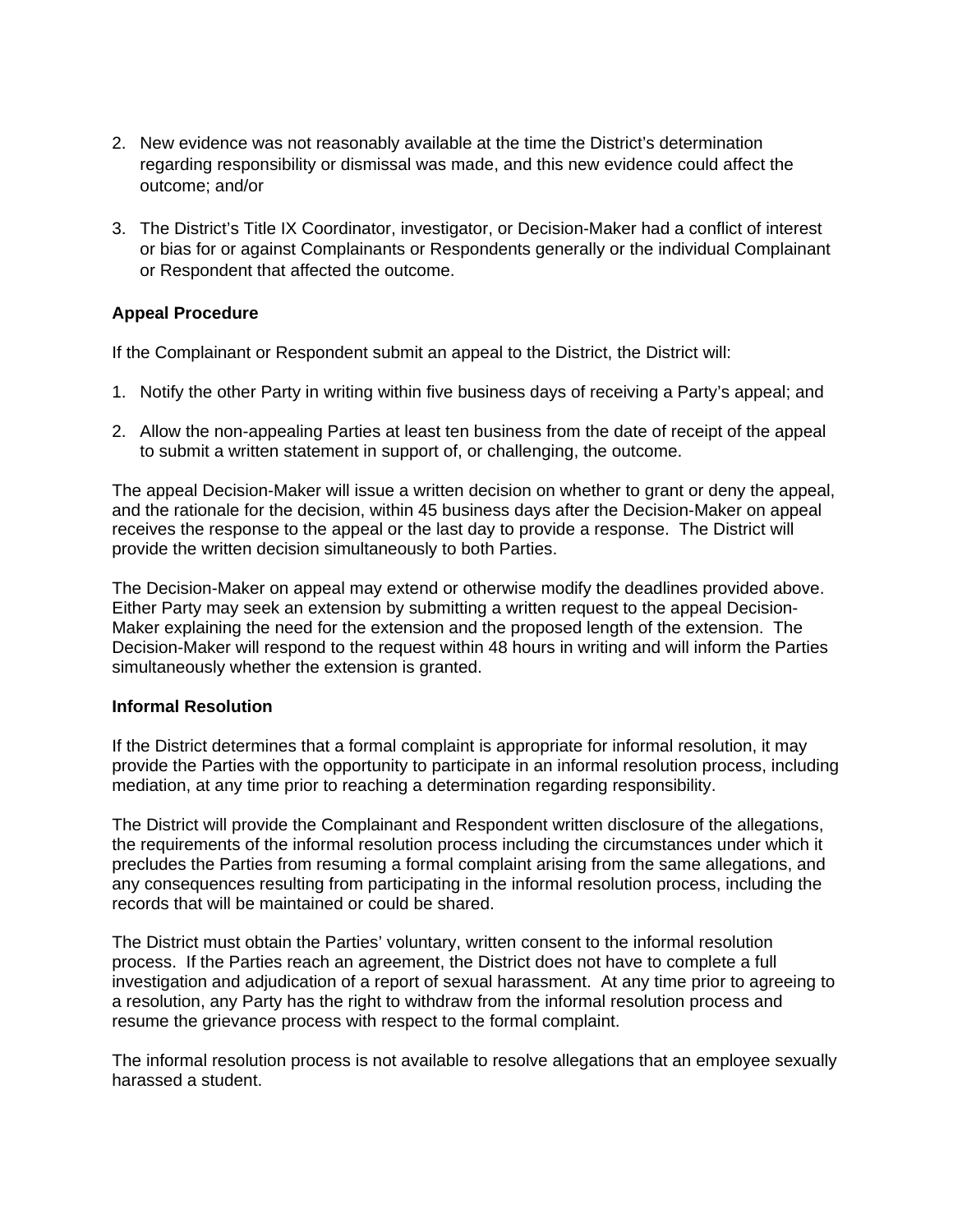## **Retaliation prohibited**

The District prohibits any intimidation, threats, coercion, or discrimination against any individual who made a report or complaint of sexual harassment, testified, assisted, or participated or refused to participate in any manner in a Title IX investigation, proceeding, or hearing. Individuals who experience retaliation may file a complaint using the formal complaint process described above.

## **DISSEMINATION OF POLICY AND PROCEDURES**

The District will provide its policy and procedures related to Title IX on its website and in each handbook or catalog provided to applicants for admission and employment, students, employees, and all unions or professional organizations holding collective bargaining with the District.

When hired, employees are required to sign acknowledging that they have received the policy and procedures. The District will place the signed acknowledgment of receipt in each employee's personnel file.

### **Training**

The District will provide training to Title IX Coordinators, investigators, Decision-Makers, and any individual who facilitates an informal resolution process, on the definition of sexual harassment, the scope of the District's education program or activities, how to conduct an investigation and grievance process including hearings, appeals, and informal resolution processes, as applicable, and how to serve impartially, including avoiding prejudgment of the facts at issue, conflicts of interest, and bias. Any materials used to train the District's Title IX Coordinator, investigators, Decision-Makers, and any person who facilitates an informal resolution process, will not rely on sex stereotypes and must promote impartial investigations and adjudications of formal complaints of sexual harassment.

## **File Retention**

The District will retain on file for a period of at least seven years after closing the case copies of:

- 1. The original report or complaint;
- 2. Any actions taken in response to the complaint, including supportive measures;
- 3. The investigative report including all evidence gathered and any responses from the Parties;
- 4. The District's determination regarding responsibility;
- 5. Audio or audiovisual recording or transcript from a hearing;
- 6. Records of any disciplinary sanctions imposed on the Respondent;
- 7. Records of any remedies provided to the Complainant;
- 8. Any appeal and the result;
- 9. Any informal resolution and the result; and